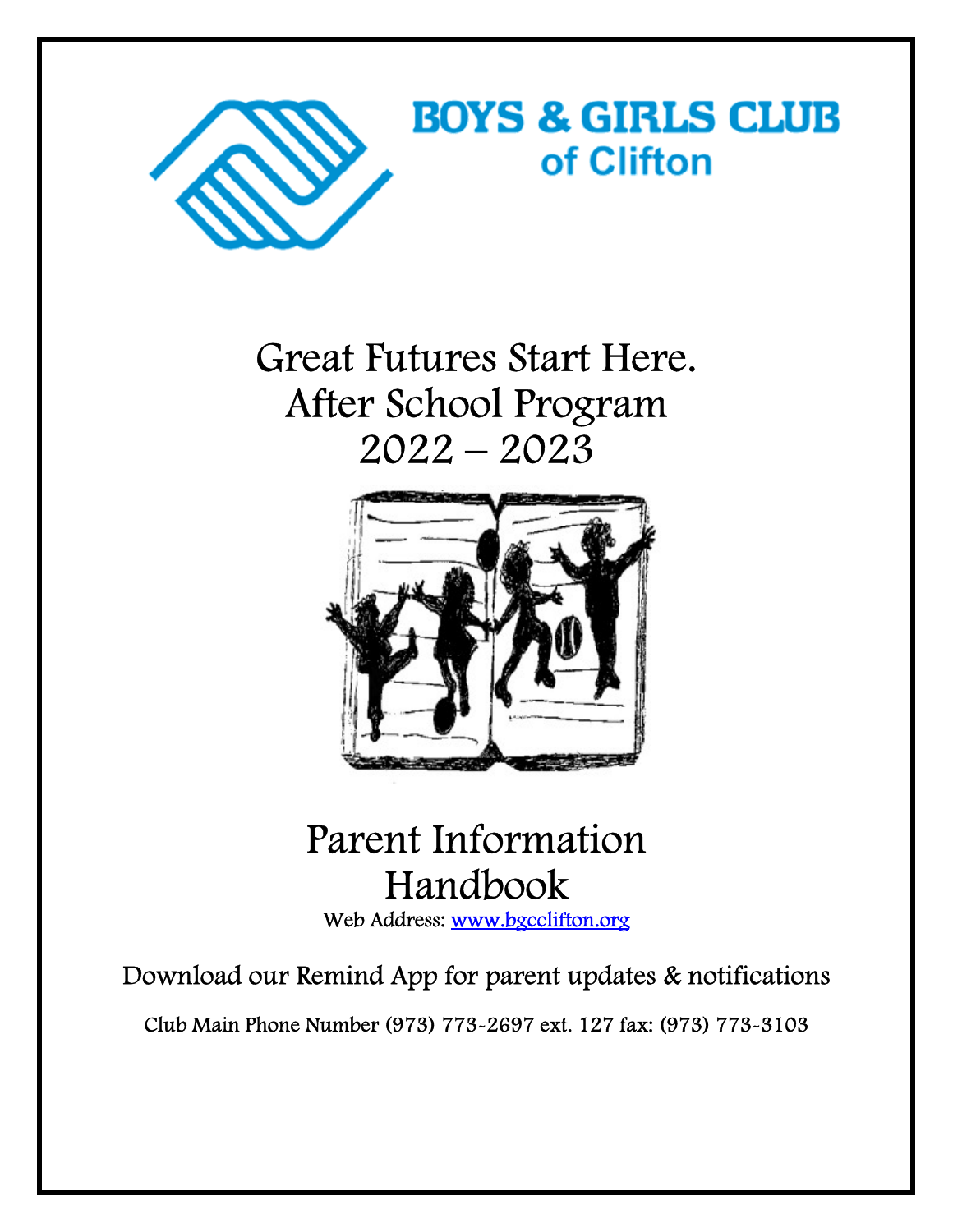The Boys & Girls Club of Clifton would like to welcome you to our State Licensed School's Out Extensions/After School Child Care Program. The Parent Handbook contains important information about our school age childcare program. In order to provide a fun and safe program we request your support and cooperation. We are looking forward to a successful year with you and your child.

**MISSION STATEMENT -** To inspire and enable all young people, especially those who need us most, to realize their full potential as productive, responsible and caring citizens.

**PHILOSOPHY** - The Boys & Girls Club of Clifton believes our children are our most valued resource and are an integral part of the community and our future. The Club serves as a safe haven for children to come before and after school where they build long lasting relationships with staff, meet friends, play games, read, study, develop their creative minds and relax.

**PURPOSE -** The purpose of the Boys & Girls Club is to provide opportunities for social, educational, recreational, vocational and character development of youth. The Club environment is more structured than traditional custodial care facilities, but without the formality of the academic environment. In sum, we endeavor to:

- Facilitate creativity through play
- Help children grow as individuals and enhance self-image
- Facilitate group dynamics, interpersonal relationships and communication skills
- Help children continue to develop self-discipline
- Have **FUN**

**AFTER SCHOOL PROGRAM** - The Boys & Girls Club of Clifton has accepted the challenge of our community and the Board of Education to provide after school child care at the Club facility (181 Colfax Ave) for the following Clifton Public Schools: #2. #3, #4, #5, #13 and #16, Catholic Schools, WWMS and CCMS for members in grades  $1^{st} - 8^{th}$ . Transportation will be provided from your child's school to the Club facility. All children will be transported by our 24-passenger bus and CDL licensed drivers. The school pick up schedule varies with each route and children must **REMAIN** at the appointed locations at the school (inside school offices, with the crossing guards, or with an assigned teacher, etc...) until the Boys & Girls Club of Clifton busses arrive.

**SCHOOL'S OUT PROGRAM** – The Boys & Girls Club of Clifton has accepted the challenge of our community and the Board of Education to provide after school child care at the following Clifton Public Schools: #1, #2, #3, #5, #8, #9, #11, #12 (grades 4<sup>th</sup> & 5<sup>th</sup> only), #13, #14, #15 and #17 (K-3<sup>rd</sup>).

**New this year** kindergarten students can now be enrolled in the aftercare program who are 5 years old and registered for school. . The Club will operate the program in the schools utilizing the all-purpose room, gym and playground in the schools. The program operates Monday – Friday, from 3:20 pm – 6:00 pm, with the exception of school  $#12$  and  $#17$  that operates from 2:45pm – 6:00pm.

#### **SCHOOL'S OUT EXTENSIONS SITE LOCATIONS**

| (phones are active only during aftercare hours $3:00 \text{pm} - 6:00 \text{pm}$ |                     |             |       |              |  |  |  |  |
|----------------------------------------------------------------------------------|---------------------|-------------|-------|--------------|--|--|--|--|
| #1                                                                               | 158 Park Slope      | Clifton, NJ | 07011 | 973-470-2372 |  |  |  |  |
| #2                                                                               | 1270 Van Houten Ave | Clifton, NJ | 07013 | 973-470-5671 |  |  |  |  |
| #3                                                                               | 365 Washington Ave  | Clifton, NJ | 07011 | 973-405-5249 |  |  |  |  |
| #5                                                                               | 136 Valley Road     | Clifton, NJ | 07013 | 973-405-5700 |  |  |  |  |
| #8                                                                               | 41 Oak Street       | Clifton, NJ | 07014 | 973-303-8201 |  |  |  |  |
| #9                                                                               | 25 Brighton Road    | Clifton, NJ | 07012 | 973-464-6357 |  |  |  |  |
| #11                                                                              | 147 Marsellis Ave   | Clifton, NJ | 07011 | 973-470-2399 |  |  |  |  |
| #12                                                                              | 165 Clifton Ave     | Clifton, NJ | 07011 | 973-470-2405 |  |  |  |  |
| #13                                                                              | 782 Van Houten Ave  | Clifton, NJ | 07013 | 973-405-5247 |  |  |  |  |
| #14                                                                              | 99 St. Andrews Blvd | Clifton, NJ | 07012 | 973-470-2411 |  |  |  |  |
| #15                                                                              | 700 Gregory Ave     | Clifton, NJ | 07011 | 973-470-2418 |  |  |  |  |
| #17                                                                              | 361 Lexington Ave   | Clifton, NJ | 07011 | 973-632-2525 |  |  |  |  |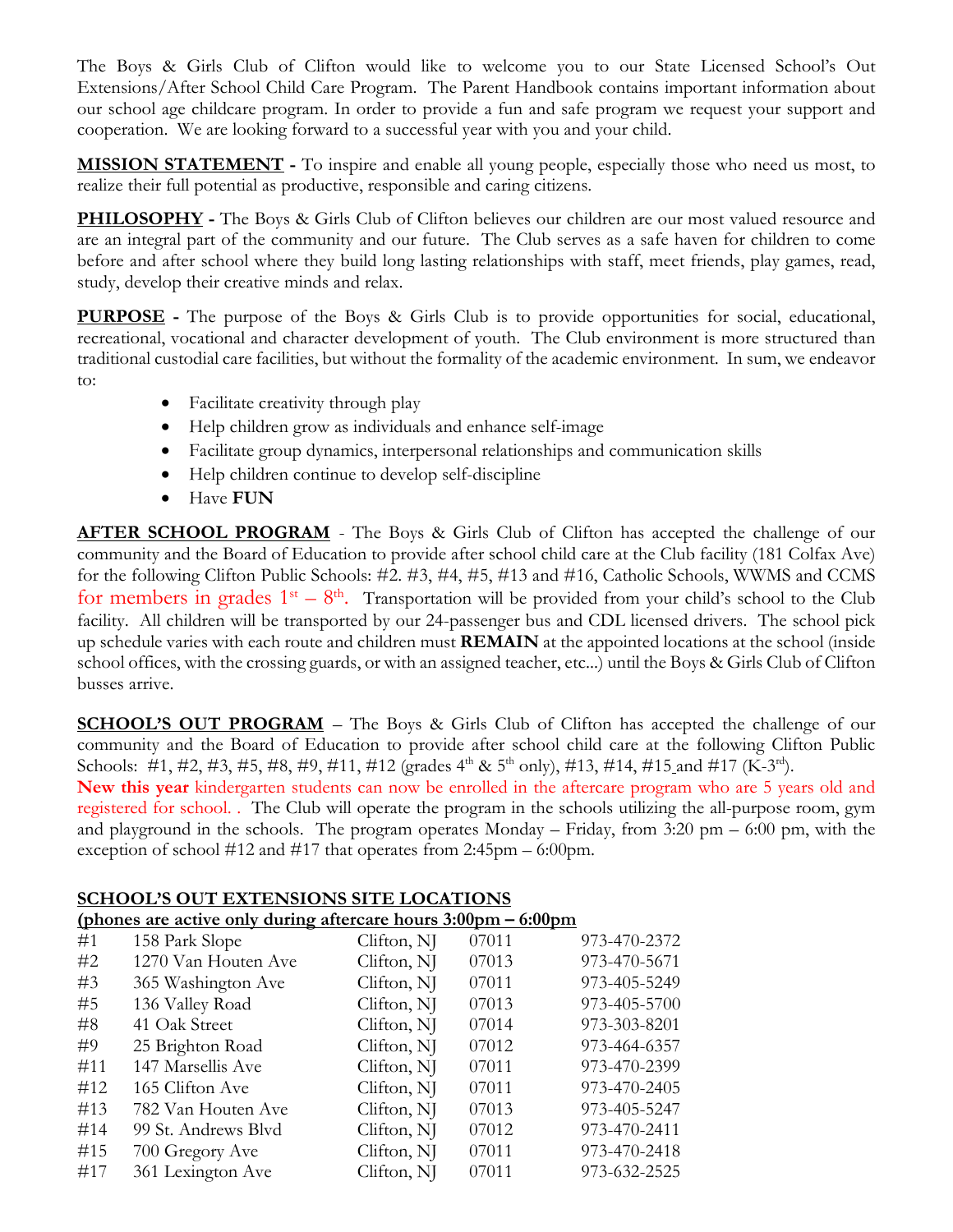#### **BEFORE CARE LOCATIONS (PROGRAM AT SCHOOL starts at 7:05am)**

| #2  | 1270 Van Houten Ave | Clifton, NJ | 07013 | 973-470-5671 |
|-----|---------------------|-------------|-------|--------------|
| #5  | 136 Valley Road     | Clifton, NJ | 07013 | 973-405-5700 |
| #8  | 41 Oak Street       | Clifton, NJ | 07014 | 973-303-8201 |
| #9  | 25 Brighton Road    | Clifton, NJ | 07012 | 973-464-6357 |
| #11 | 147 Marsellis Ave   | Clifton, NJ | 07011 | 973-470-2399 |
| #13 | 782 Van Houten Ave  | Clifton, NJ | 07013 | 973-405-5247 |
| #17 | 361 Lexington Ave   | Clifton, NJ | 07011 | 973-632-2525 |

Breakfast is served and included as part of the in school program for students who qualify for the free breakfast ONLY. Students who qualify for the reduced breakfast may pay out-of-pocket as the service is used. If a student does not qualify for the free or reduced breakfast may purchase breakfast, or bring breakfast from home. **This is subject to change.**

#### **BEFORE CARE LOCATIONS (located at the Main Club Facility starts at 7:00am)**

| #1  | 158 Park Slope      | Clifton, NJ | 07011 | 973-773-2697 ext 127 |
|-----|---------------------|-------------|-------|----------------------|
| #3  | 365 Washington Ave  | Clifton, NJ | 07011 | 973-773-2697 ext 127 |
| #4  | 194 W. $2^{nd}$ St  | Clifton, NJ | 07011 | 973-773-2697 ext 127 |
| #14 | 99 St. Andrews Blvd | Clifton, NJ | 07012 | 973-773-2697 ext 127 |
| #15 | 700 Gregory Ave     | Clifton, NJ | 07011 | 973-773-2697 ext 127 |
| #16 | 755 Grove St        | Clifton, NJ | 07013 | 973-773-2697 ext 127 |
|     |                     |             |       |                      |

Breakfast (cereal, milk and juice) and transportation provided to the above schools.

**ADMINISTRATION** - The After School Program is provided by the Boys & Girls Club of Clifton, Inc. The Club will hold parent meetings via zoom to discuss parent concerns, occurring issues and suggestions to improve our program. The program is under the guidance and direction of professional staff. If you are requesting to remove your child from the program, such requests must be in writing and faxed to the main facility at (973)  $773 - 3103$  or email to vp@bgcclifton.org.

**PARENT COMMENTS/CONCERNS** – We welcome any comments/concerns you may have. Please feel free to discuss any concerns with the Program Director and/or the Chief Operating Officer. You may email us at  $vp@$ bgcclifton.org

**COVID SAFETY POLICY:** In the event that your child exhibits any symptoms of the COVID 19 virus or other illnesses, you will be required to pick your child up or arrange for pick within 1 hour of being called. Your child may return to the aftercare program when cleared to return to school. We request that you do not send your child to the program if they are sick. Under no circumstance will the Club staff administer medication to a child. If **your child is going to be absent, we request that you notify the Club** at 973-773-2697 ext 127. Please specify what program site your child attends.

**MASK REQUIREMENT** –are optional until a mandate is put in place.

**QUARATINED PODS** - in the event that a staff person or member test positive for COVID 19 either your child's group or person in close contact will be quarantined. Please provide the Club with a copy of your child's Covid 19 vaccination card if vaccinated.

**SIGN-OUT POLICY** –Parents or visitors are not permitted into the buildings. We request that when you arrive to pick up your child, you call the site your child attends to notify us you are outside or if your child attends one of the school sites you can also ring the doorbell at the designated door at our School Sites. Children are not permitted to wait outside.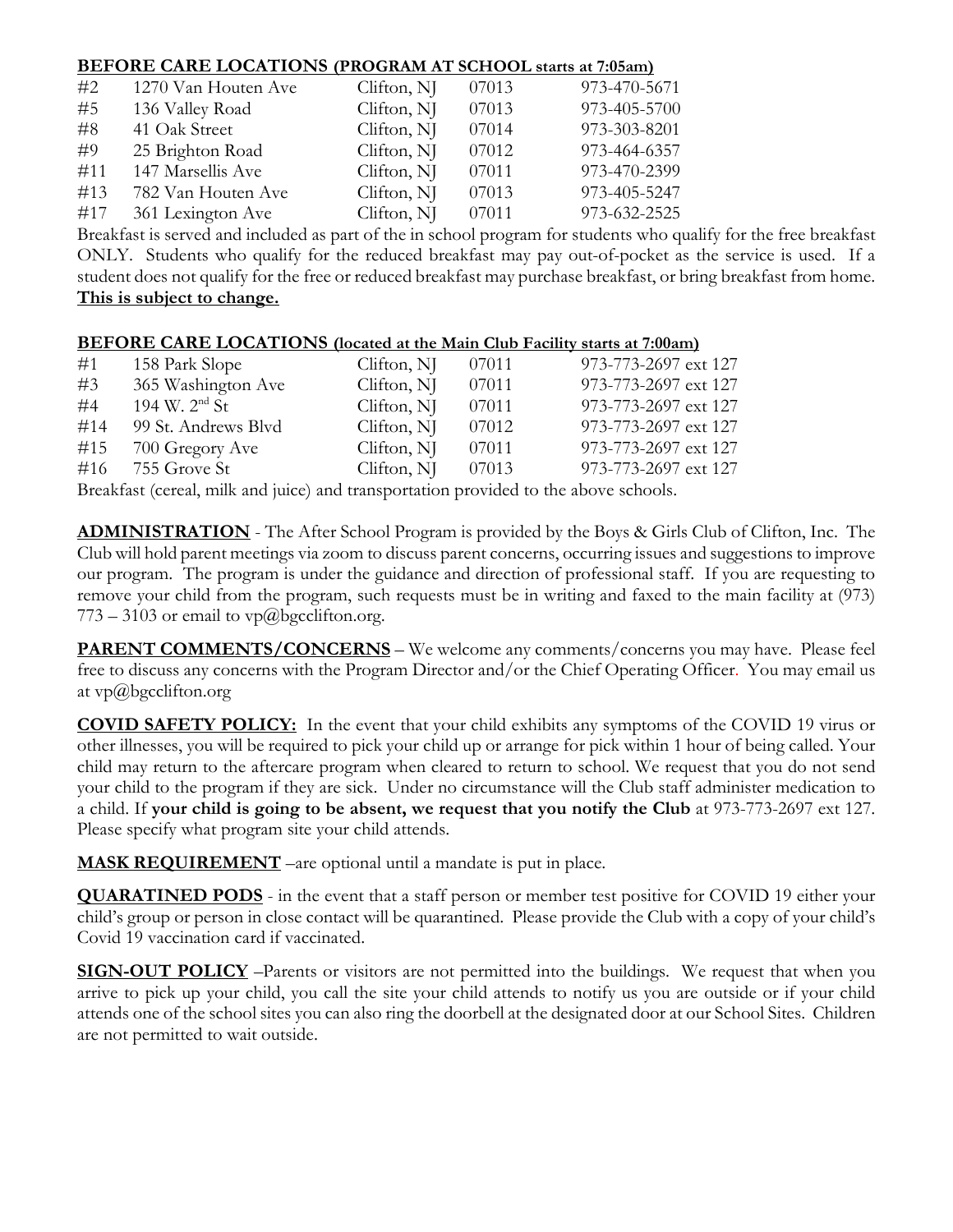A staff member will sign out your child and walk them to you. **If you are unable to pick your child up on any given day**, you must notify the **Front Desk Assistant and provide your aftercare site with a written note indicating the individual who will pick up your child.** Such individuals must provide photo identification.

**EARLY DISMISSAL** - When there is a ½ day in the Clifton Public Schools, our After School Program will operate from  $12:45 - 6:00$  pm. If lunch is not provided by Pomptonian pizza will be served for lunch on  $\frac{1}{2}$ days at a cost of \$2.00 per slice and includes a drink. If you do not pre pay for lunch in advance you will be required to send lunch in with your child on half day**. If your child is in the Minds in Motion program, there will be no aftercare on half days of school. The MIM program will be closed for the day.** 

**SCHOOL CLOSING** - When there is an **EMERGENCY** school closing or early dismissal due to inclement weather or any other emergency, the After School Program will be **CANCELED** for the day. The Club will follow the Clifton Public school calendar. We encourage all parents to download the Remind App for updates.

**SCHEDULED SCHOOL CLOSINGS** – The Club facility on COLFAX AVENUE will operate from 8:30am – 6:00pm in the event that school is closed for a **NON EMERGENCY** such as winter/spring recess or teachers' convention etc… Parents will be required to register online using the parent portal and pay the designated fees. If on 4C's you will have to pay and present your paid receipt to the Front Desk and you will be reimbursed via check or credit to your account.

**HYGIENE** - we understand that children have accidents and we encourage you to provide an extra set of clothing that is easy for your child to change into for themselves. Our staff are not permitted to assist in changing clothes.

#### **FEES & PAYMENTS**

- Yearly membership \$40.00 for the 1st child and \$30.00 for each additional child in the same household
- **Before and After School Child Care PAYMENTS** are due by the 1<sup>st</sup> of every **MONTH** there will **be a fee of \$25.00 assessed for each returned check.** Payments received after the 10<sup>th</sup> of each month will be assessed a \$10.00 late fee. If the 10th lands on the weekend, the Club is open to accept payment.
- If you have a child in the middle school program no discount offered any additional children in the Middle School Program

**LATE PICK UP FEES** - Parents will be assessed a **\$5.00 late fee up to the first 15 minutes and \$1.00 every minute after that** – payable upon pick-up of your child. We will use our clocks/cell phones to keep track of time. **Your child will not be permitted into the program if the late fee isn't paid upon pick up**. If behavior continues, your child will be removed from aftercare. If you are going to be late picking up your child on a given day, please notify the site your child attends for aftercare.

**SECURITY** – All children's records must be completed before a child is accepted into the program and will be kept confidential. Children's records will include the application, parental and medical release forms, health records and emergency number if the parents/guardians cannot be reached or do not pick-up the child on time.

**SICKNESS/ABSENTEEISM** – We request that you do not send your child to the program if they are sick. If a child becomes ill at the program, parents will be notified to pick the child up. Under no circumstance will the Club staff administer medication to a child. If **your child is going to be absent, we request that you notify the Club** at 973-773-2697. Please specify what a program your child attends.

**SNACKS** – Children participating in the **After School Program** (Club Facility) may purchase snacks from the vending machines or Kids Cafe. Children participating in the **School's Out Extensions Sites** will be provided an afternoon snack which will consist of juice, and one of the following: chips, fresh fruit, pretzels, graham crackers etc.... **If your child is allergic to any food product, please inform us and plan to pack a snack from home. If the Club provide an ice cream party for members, we will use the Kirkland Costco brand that has eggs in it.**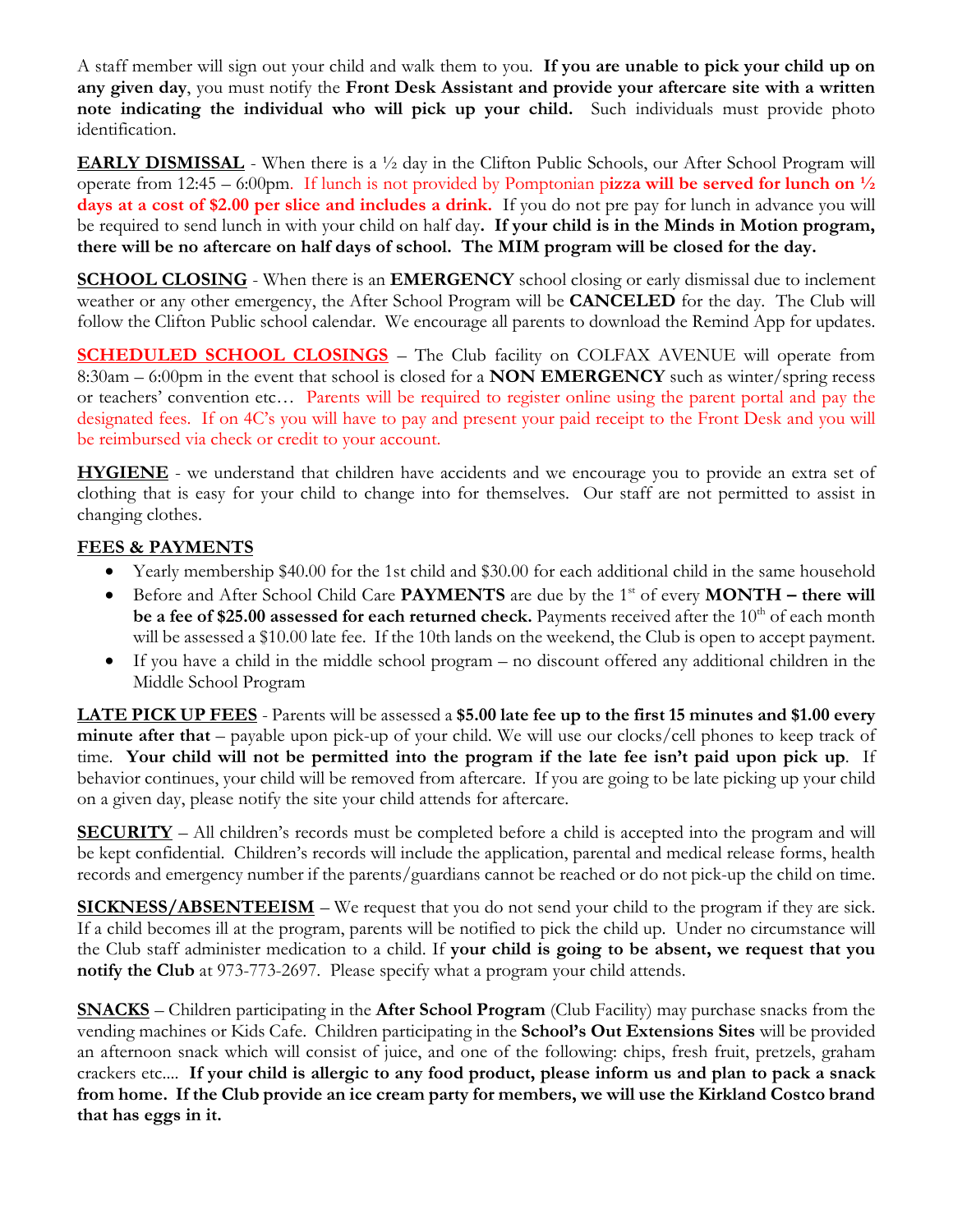**DISCIPLINARY ACTION** – The Boys & Girls Club of Clifton will use "TIME OUT" and withdrawal of privileges as a disciplinary technique. In the event we are experiencing disciplinary or behavioral difficulties with your child, we will follow the **CLUB DISCIPLINARY POLICIES.** Although it is expected that children will sometimes express themselves in a socially unacceptable way, intentional injury of other persons or destruction of property will not be tolerated. If this occurs parents will be contacted immediately and a suspension may be warranted.

**AUTHORIZATION TO PICK UP CHILDREN** – We require that you notify the Club in writing if someone other than the parent/guardian will be picking up your child. Please advise such person to present identification upon entering the program/building.

**CHILD ABUSE AND NEGLECT** – New Jersey State Law requires that any instance of child abuse or neglect suspected by a child care worker must be reported to the division of youth and family services. Both the After School and School's Out/Extensions Program will follow this directive.

**HOMEWORK TIME** – The Club will provide at least 45 minutes of homework time daily. Unfortunately, staff cannot sit with each child nor check each child's homework. The Club will do the best we can to assure that your child's homework process is started, but it is the responsibility of the parent to sit with their child and go over their assignments. Please know that the Club does acknowledge that homework is very important, however, the Club's purpose is to also provide opportunities for social, recreational and character development of our youth.

**SOCIAL MEDIA POLICY –** For the safety of all children in the program, it is Club policy that nonemployees are prohibited to take photos of any member other than their own. Photos taken by Club employees will be used to promote club activities using the BGC social media sites. The Club will utilize the REMIND APP AND THE CLUB APP to communicate with parents.

**EMERGENCY EVACUATION** – Parent signature is required for emergency evacuation. In the event that the Club has to evacuate the building and relocate to our designated location, parents will be notified.

**STATEMENT OF GOOD HEALTH** – I understand that my child is in good health and has **NO RESTRICITONS** placed upon him/her while participating in the After School/School's Out Program activities.

**ELECTRONICS POLICY -** electronic games, cell phone, iPods, smartwatches, MP3's etc., are not permitted in the Before – or After school programs. If lost, stolen or damaged the Club will not be responsible. PLEASE KEEP ALL ELECTRONICS AT HOME. If a child has an electronic device when they arrive at the program they will be asked to place the device in their backpack for the duration of the program.

**NUT FREE ENVIRONMENT –** we request when packing a lunch or snack from home that you refrain from sending any foods that may contain nuts, as we are a nut free environment. We have many children who suffer from SEVERE ALLERGIC REACTION TO NUTS.

**ID CARDS –** The Club will require all members or parents entering the Main facility of Colfax to scan their ID's CARDS to be entered into the building. Please make certain that on full days (when schools are closed) and the Club is open for childcare that you have your ID CARD.

**EXPULSION POLICY** – Unfortunately, there are sometimes reasons we have to expel a child from our program either on a short term or permanent basis. We want you to know we will do everything possible to work with the family of the child(ren) in order to prevent this policy from being enforced. The following are reasons we may have to expel or suspend a child from this center: This is not our all-inclusive list. The Club reserves the right to expel children from our program that may jeopardize the safety of themselves or others.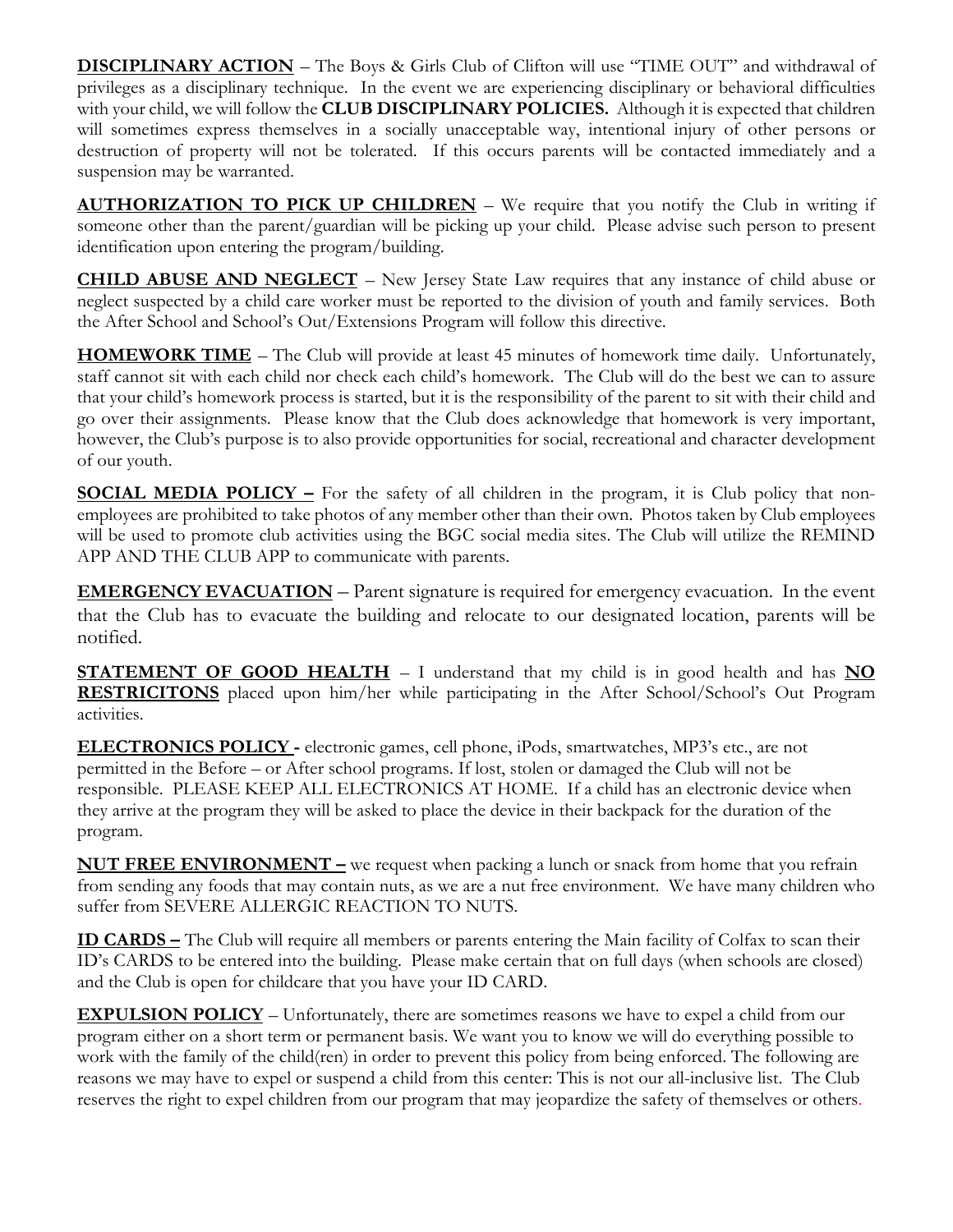#### **IMMEDIATE CAUSES FOR EXPULSION:**

- The child is at risk of causing serious injury to other children or himself/herself.
- Parent threatens physical or intimidating actions toward staff members.
- Parent exhibits verbal abuse to staff in front of enrolled children

#### **PARENTAL ACTIONS FOR CHILD'S EXPULSION:**

- Failure to pay/habitual lateness in payments.
- Failure to complete required forms including the child's immunization records.
- Habitual tardiness when picking up your child.
- Verbal abuse to staff.
- Other (explain)

#### **CHILD'S ACTIONS FOR EXPULSION:**

- Failure of child to adjust after a reasonable amount of time.
- Uncontrollable tantrums/ angry outbursts.
- Ongoing physical or verbal abuse to staff or other children.
- Excessive biting

#### **SCHEDULE OF EXPULSION:**

If after the remedial actions above have not worked, the child's parent/guardian will be advised verbally and in writing about the child's or parent's behavior warranting an expulsion. An expulsion action is meant to be a period of time so that the parent/ guardian may work on the child's behavior or to come to an agreement with the center. The parent/guardian will be informed regarding the length of the expulsion period and the expected behavioral changes required in order for the child or parent to return to the center. The parent/guardian will be given a specific expulsion date that allows the parent sufficient time to seek alternate child care (approximately one to two weeks' notice depending on risk to other children's welfare or safety). Failure of the child/parent to satisfy the terms of the plan may result in permanent expulsion from the center.

## **A CHILD WILL NOT BE EXPELLED IF A PARENT/GUARDIAN:**

- Made a complaint to the Office of Licensing regarding a center's alleged violations of the licensing requirements.
- Reported abuse or neglect occurring at the center.
- Questioned the center regarding policies and procedures.
- Without giving the parent sufficient time to make other child care arrangements.

## **PROACTIVE ACTIONS THAT CAN BE TAKEN IN ORDER TO PREVENT EXPULSION:**

- Try to redirect child from negative behavior.
- Reassess classroom environment, appropriateness of activities, supervision.
- Always use positive methods and language while disciplining children.
- Praise appropriate behaviors.
- Consistently apply consequences for rules.
- Give the child verbal warnings.
- Give the child time to regain control.
- Document the child's disruptive behavior and maintain confidentiality.
- Give the parent/guardian written copies of the disruptive behavior that might lead to expulsion.
- Schedule a conference including the director, classroom staff, and parent/guardian to discuss how to promote positive behaviors.
- Give the parent literature of other resources regarding methods of improving behavior.
- Recommend an evaluation by professional consultation on premises.
- Recommend an evaluation by local school district study team.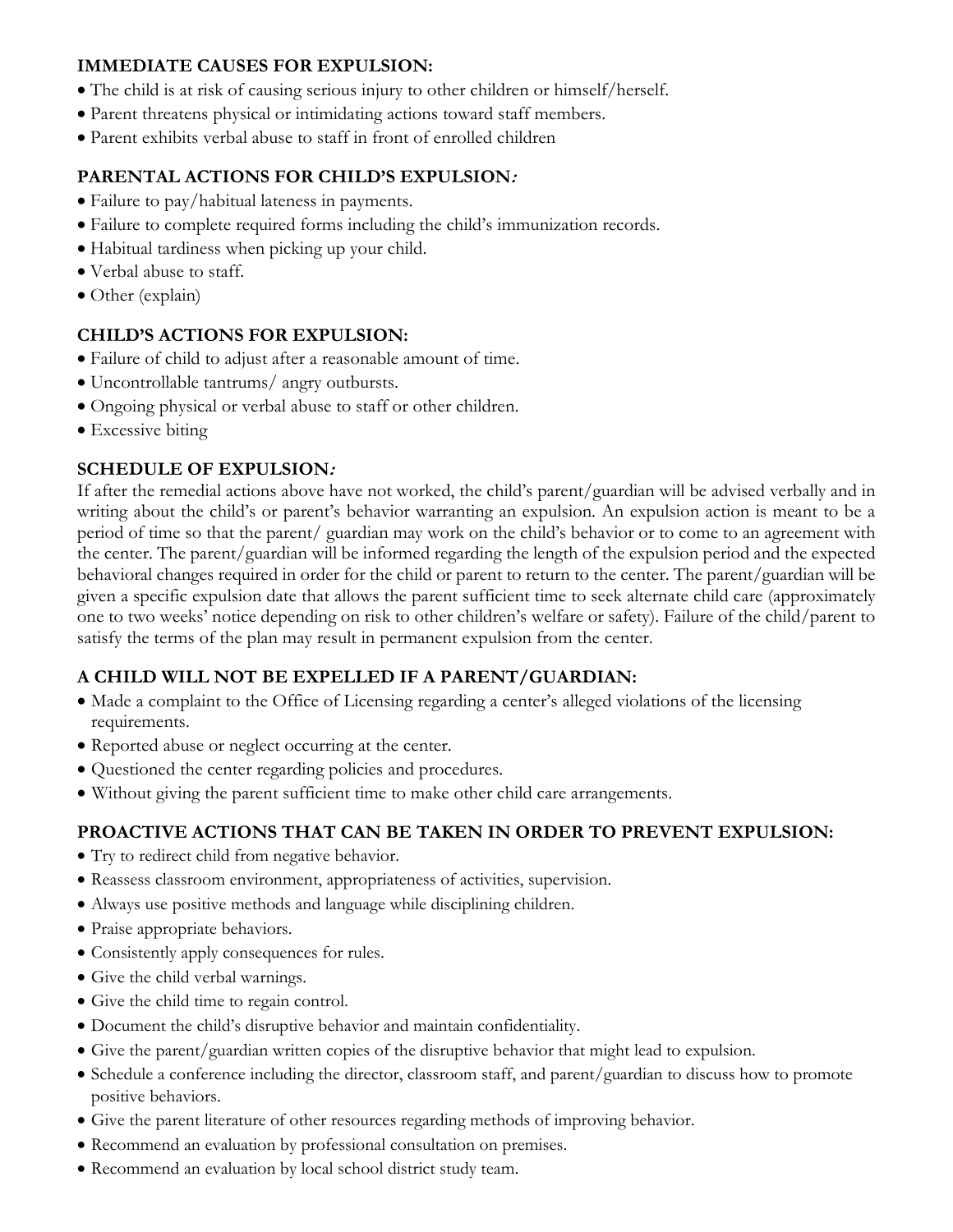#### **POLICY ON THE MANAGEMENTOF COMMUNICABLE DISEASES**

If a child exhibits any of the following symptoms, the child should not attend the center. If such symptoms occur at the center, the child will be removed from the group, and parents will be called to take the child home.

- Severe pain or discomfort, Acute diarrhea, Episodes of acute vomiting
- Elevated oral temperate of 101.5 degrees Fahrenheit, Lethargy
- Severe coughing, Yellow eyes or jaundiced skin, Red eyes with discharge
- Infected, untreated skin patches
- Difficult or rapid breathing
- Skin rashes in conjunction with fever or behavior changes
- Skin lesions that are weeping or bleeding
- Mouth sores with drooling
- $\bullet$  Stiff neck

Once the child is symptom-free, or has a health care provider's note stating that the child no longer poses a serious health risk to himself/herself or others, the child may return to the center unless contraindicated by local health department or Department of Health.

## **EXCLUDABLE COMMUNICABLE DISEASES**

A child or staff member who contracts an excludable communicable disease may not return to the center without a health care provider's note stating that the child presents no risk to himself/herself or others.

Note: If a child has chicken pox, a note from the parent stating that all sores have dried and crusted is required.

If a child is exposed to any excludable disease at the center, parents will be notified in writing.

#### **COMMUNICABLE DISEASE REPORTING GUIDELINES**

Some excludable communicable diseases must be reported to the health department by the center. The Department of Health's Reporting Requirements for Communicable Diseases and Work-Related Conditions Quick Reference Guide, a complete list of reportable excludable communicable diseases, can be found at: http://www.nj.gov/health/cd/documents/reportable\_disease\_magnet.pdf.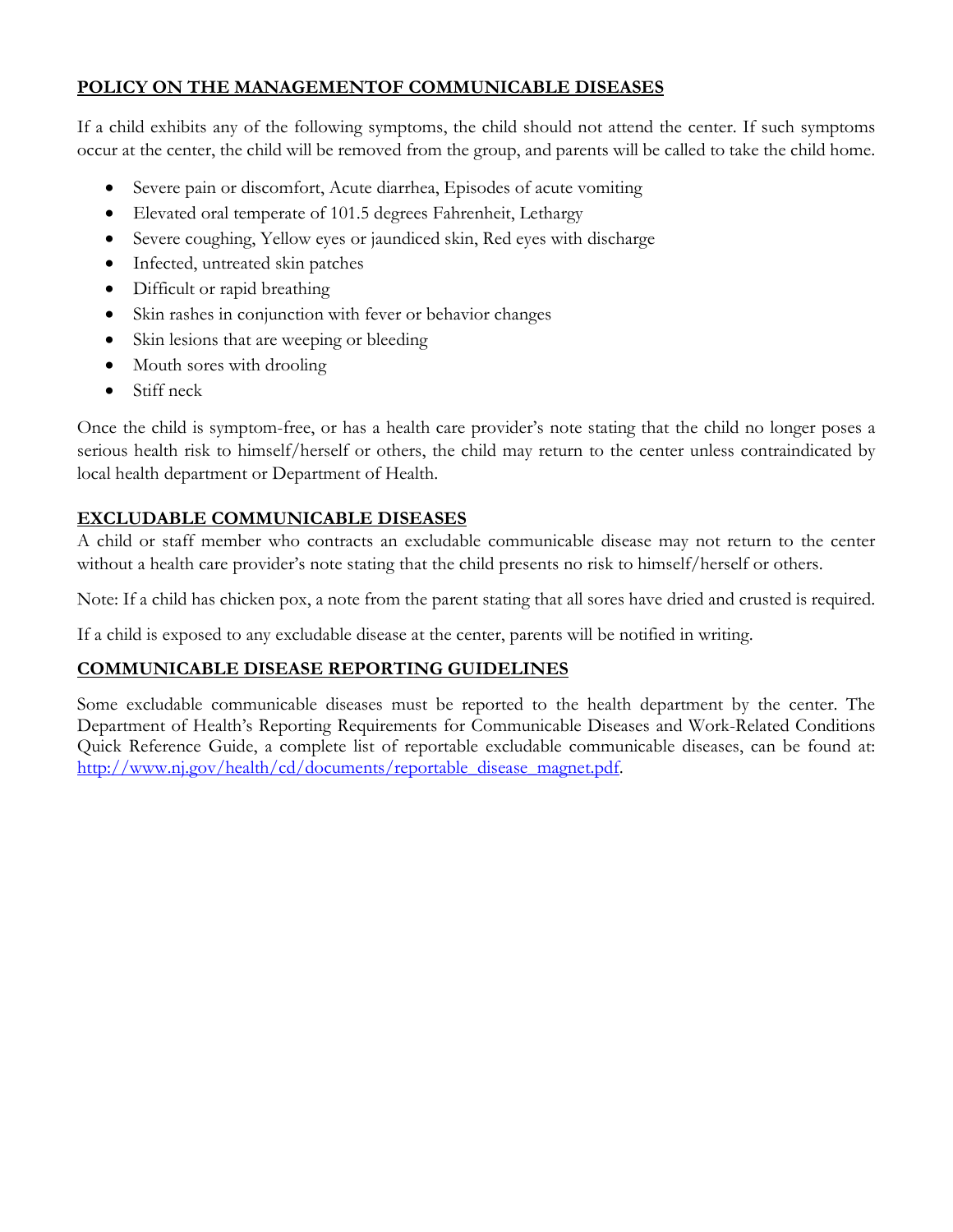#### **OFFICE OF LICENSING INFORMATION TO PARENTS**

Under provisions of the **Manual of Requirements for Child Care Centers** (N.J.A.C. 10:122), every licensed child care center in New Jersey must provide to parents of enrolled children written information on parent visitation rights, State licensing requirements, child abuse/neglect reporting requirements and other child care matters. The center must comply with this requirement by reproducing and distributing to parents this written statement, prepared by the Office of Licensing, Child Care & Youth Residential Licensing in the Department of Human Services (DHS). In keeping with this requirement, the center must secure every parent's signature attesting to his/her receipt of the information.

Our center is required by the State Child Care center Licensing law to be licensed by the Office of Licensing, Child Care & Youth Residential Licensing in the Department of Human Services. A copy of our current license must be posted in a prominent location at our center. Look for it when you're in the center.

To be licensed, our center must comply with the **Manual of Requirements for Child Care Centers** (the official licensing regulations). The regulations cover such areas as: physical environment/life-safety; staff qualifications, supervision and staff/child ratios; program activities and equipment; health, food and nutrition; rest and sleep requirements; parent/community participation; administrative and record keeping requirements; and others.

Our center must have on the premises a copy of the **Manual of Requirements for Child Care Centers** and make it available to interested parents for review. If you would like to review our copy, just ask any staff member. Parents may secure a copy of Manual of Requirements by sending a check or money order for \$5.00 made payable to the "Treasurer, State of New Jersey", and mailing it to: State of New Jersey, Department of Human Services, Licensing Publication Fees, PO Box 34399, Newark, New Jersey 07189-4399.

We encourage parents to discuss with us any questions or concerns about the policies and program of the center or the meaning, application or alleged violations of the **Manual of Requirements for Child Care Centers.**  We will be happy to arrange a convenient opportunity for you to review and discuss these matters with us. If you suspect our center may be in violation of licensing standards, you are entitled to report them to the Office of Licensing by calling toll-free 1-877-667-9845. Of course, we would appreciate your bringing these concerns to our attention, too.

Our center must have a policy concerning the release of children to parents or people authorized by parents to be responsible for the child. Please discuss with us your plans for your child's departure from the center.

Our center must have a policy about administering medicine and health care procedures and the management of communicable diseases. Please talk to us about these policies so we can work together to keep our children healthy.

Our center must have a policy concerning the expulsion of children from enrollment at the center. Please review this policy so we can work together to keep your child in our center.

Parents are entitled to review the center's copy of the Office of Licensing's Inspection/Violation Reports on the center, which are issued after every State licensing inspection of our center. If there is a licensing complaint investigation, you are also entitled to review the Office's Complaint Investigation Summary Report, as well as any letters of enforcement or other actions taken against the center during the current licensing period. Let us know if you wish to review them and we will make them available for your review.

Our center must cooperate with all DHS inspections/investigations. DHS staff may interview both staff members and children.

Our center must post its written statement of philosophy on child discipline in a prominent location and make a copy of it available to parents upon request. We encourage you to review it and to discuss with us any questions you may have about it.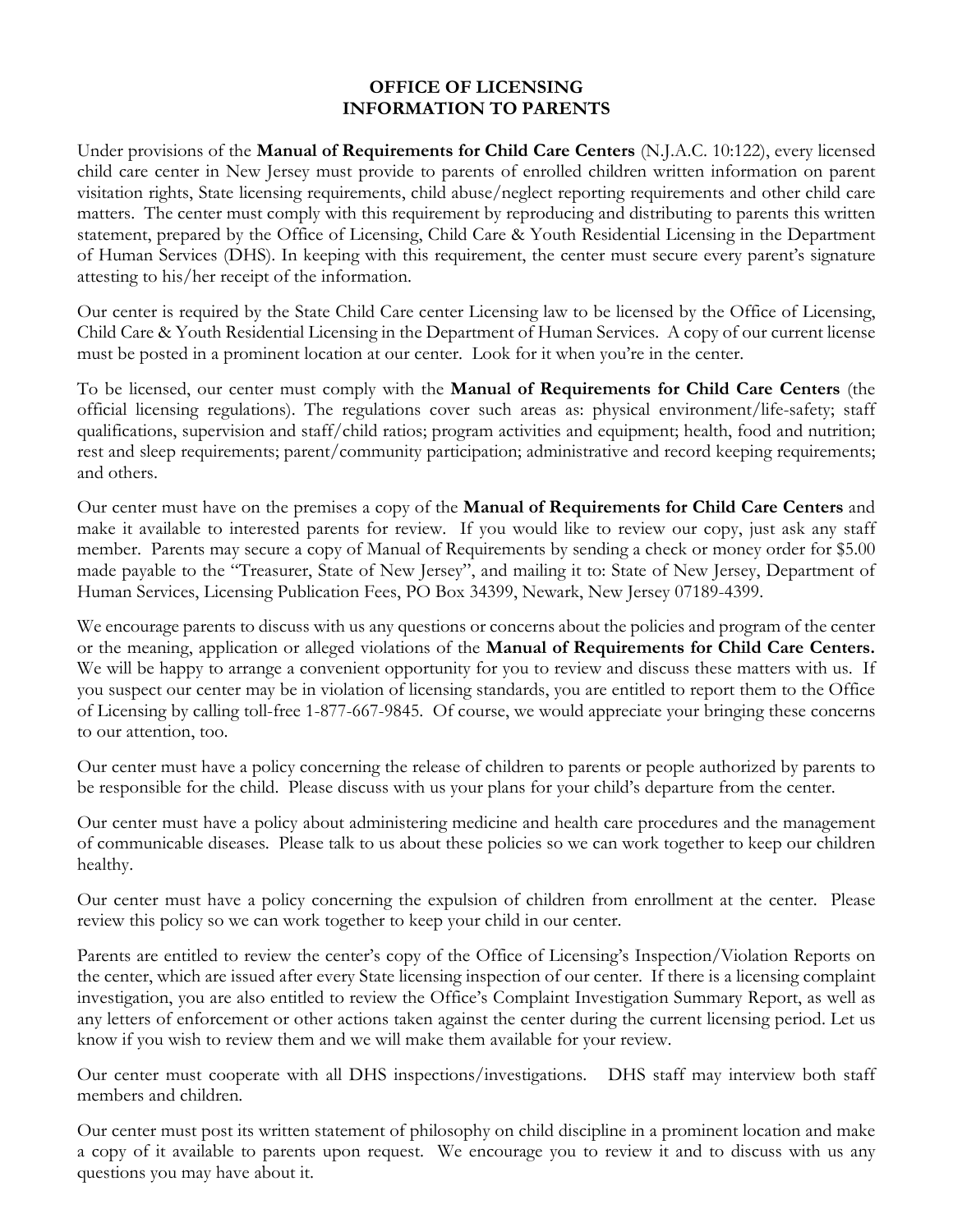Our center must post a listing or diagram of those rooms and areas approved by the Office for the children's use. Please talk to us if you have any questions about the center's space.

Our center must offer parents of enrolled children ample opportunity to assist the center in complying with licensing requirements and to participate in and observe the activities of the center. Parents wishing to participate in the activities or operations of the center should discuss their interest with the center director, who can advise them of what opportunities are available.

Parents of enrolled children may visit our center at any time without having to secure prior approval from the director or any staff member. Please feel free to do so when you can. We welcome visits from our parents.

Our center must inform parents in advance of every field trip, outing, or special event away from the center and must obtain prior written consent from parents before taking a child on each such trip.

Our center is required to comply with the New Jersey Law against Discrimination (LAD), P.L. 1945, c. 169(N.J.S.A. 10:5-1 et seq.), and the Americans with Disabilities Act, P.L. 101-336 (42 U.S. C 12101 et seq.) Anyone who believes the center is not in compliance with these laws may contact the Division on Civil Rights in the New Jersey Department of Law and Public Safety for information about filing an LAD claim at (609) 292-4605 (TTY users may dial 711 to reach the New Jersey Relay Operator and ask for (609) 292-7701), or may contact the United States Department of Justice for information about filing an ADA claim at (800) 541-0301 (voice) or (800) 541-0383 (TTY).

Anyone who has reasonable cause to believe that an enrolled child has been or is being subjected to any form of hitting, corporal punishment, abusive language, ridicule, harsh, humiliating or frightening treatment, or any other kind of child abuse, neglect, or exploitation by any adult, whether working at the center or not, is required by State law to report the concern immediately to the State's DHS Child Abuse/Neglect Hotline: Toll Free at: 1-877-NJABUSE (1-877-652-2873). Such reports may be made anonymously.

Parents may secure information about child abuse and neglect by contacting: Community Education Office, Division of Youth and Family Services, PO Box 717, Trenton, New Jersey 08625-07017.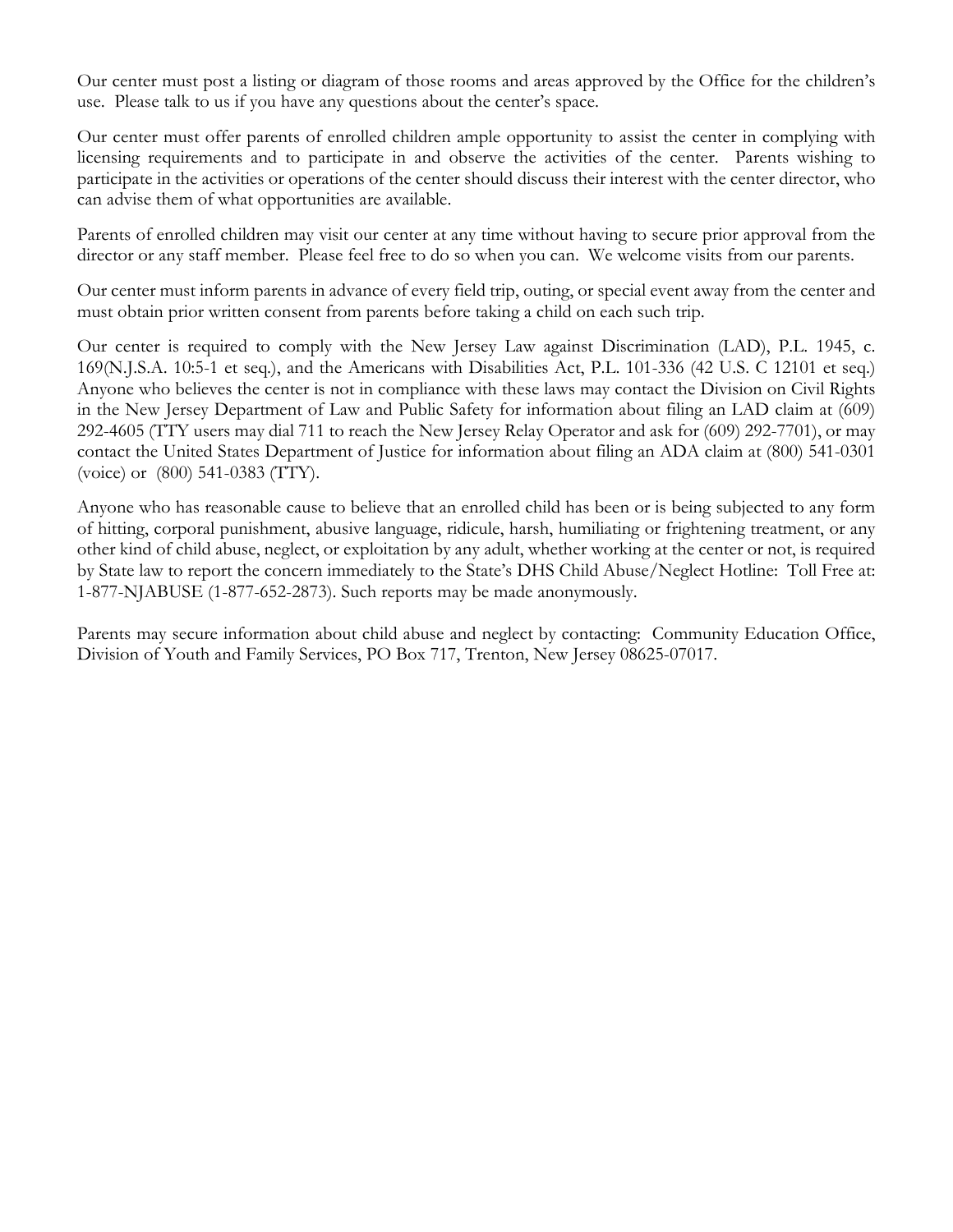# **BOYS & GIRLS CLUB OF CLIFTON 2022 - 2023 CALENDAR**

Please Check this document frequently. School Calendar will be added here when it become available.